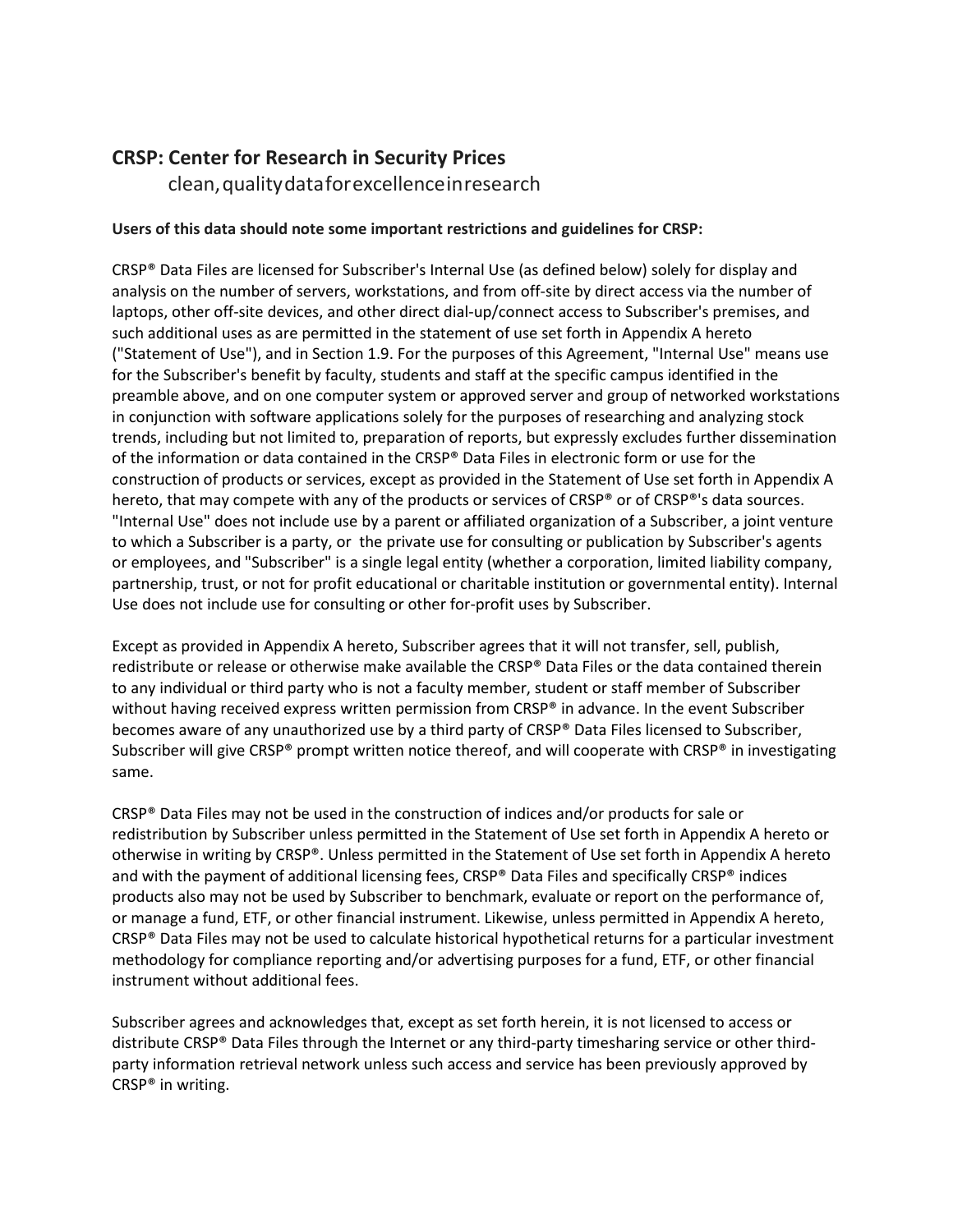Subscriber may not copy nor allow the copying of CRSP® Data Files in any form onto any device or medium, except for approved installation as provided for in Section 1.9, or as permitted under Article 2, without the express written consent of CRSP®, except solely to create back-up copies of the CRSP® Data Files for its internal use, subject to the terms of this Agreement, or to respond to or comply with requests by any court of appropriate jurisdiction or governmental agency or instrumentality.

The license granted under this Agreement is for use by a single legal entity located at the specific campus identified in the preamble above. Additional locations or legal entities and users desiring access to the CRSP® Data Files must apply for a separate subscription. Additional locations, entities or users may be added by the addition of a schedule to this Agreement. A responsible Subscriber administrator shall retain exclusive custody over the CRSP® Data Files, and shall not allow the installation of CRSP® Data Files on systems not owned by the Subscriber and as otherwise limited elsewhere in this Agreement, and shall take all reasonable and prudent efforts as would be taken for the Subscriber's own confidential information to assure that the CRSP® Data Files obtained by any faculty member, student or staff member will be used in accordance with the terms of this Agreement and will be protected from removal should the faculty member, student or staff member leave the Subscriber. The administrator agrees to inform users that the CRSP® Data Files are provided on a "license to use" basis to the Subscriber for a specific term, and that this license does not allow their use for private consulting or carry over to an individual's engagement in activities for another entity or institution, or if the individual should leave the Subscriber, or if the license provided under this Agreement expires and is not renewed. This means that a departing individual may not take CRSP® Data Files with him or her on departure, even if he or she departs in the middle of a study involving CRSP® Data Files, and such individual must secure the proper licenses at his or her new institution or employer if such entity does not already subscribe to the necessary CRSP® Data Files. The license to CRSP® Data Files also does not carry over to or allow access and/or use by "co-authors" or "co-researchers" at other institutions, if the individual's institution is not also a subscriber to the necessary CRSP® Data Files. Storage, retrieval and processing of the CRSP® Data Files is limited to the systems or networks supporting the faculty, students and staff of a single campus (single legal entity located at the specific campus identified in the preamble above). The CRSP® Data Files may also be installed on up to ten (10) institutionally-owned standalone systems supporting faculty of Subscriber. In the case where CRSP® Data Files are installed on stand-alone systems (portable or desktop), the administrator must provide CRSP<sup>®</sup> with a list of such systems and users annually. CRSP® Data Files must be purged from such institutionally owned systems if the system (such as a laptop) is to be taken from the campus by a faculty member for other than an incidental trip, such as to accept a temporary assignment at another institution. The preparation of duplicate copies of the CRSP® Data Files, or the distribution/circulation of the CRSP® Data Files, is strictly prohibited. The CRSP® Data Files may not be installed on personal systems (not institutionally owned) of faculty, students or staff of Subscriber, although insubstantial extracts of data required for particular analysis processes may be temporarily downloaded to such systems as required for analysis and coursework, provided that steps are taken to assure that this data is purged once it is no longer required and/or the individual leaves the institution. Copying of entire files, such as "headfile.dat" or CRSP® Data Files converted to "SFA format" files, to individual systems is strictly prohibited. Off-site controlled limited access by appropriately secured means is permitted for faculty, students and staff of the subscribing campus for appropriate academic activities of the subscribing campus. It should be clearly noted that this license does not permit any users, with particular attention to users such as visiting and adjunct professors, or students engaged in part-time employment or alternate research at another firm, consortium, or institution, to utilize the CRSP® Data Files in these alternate endeavors, nor does this license carry over to any form of joint venture or consortium to which the subscribing institution belongs.